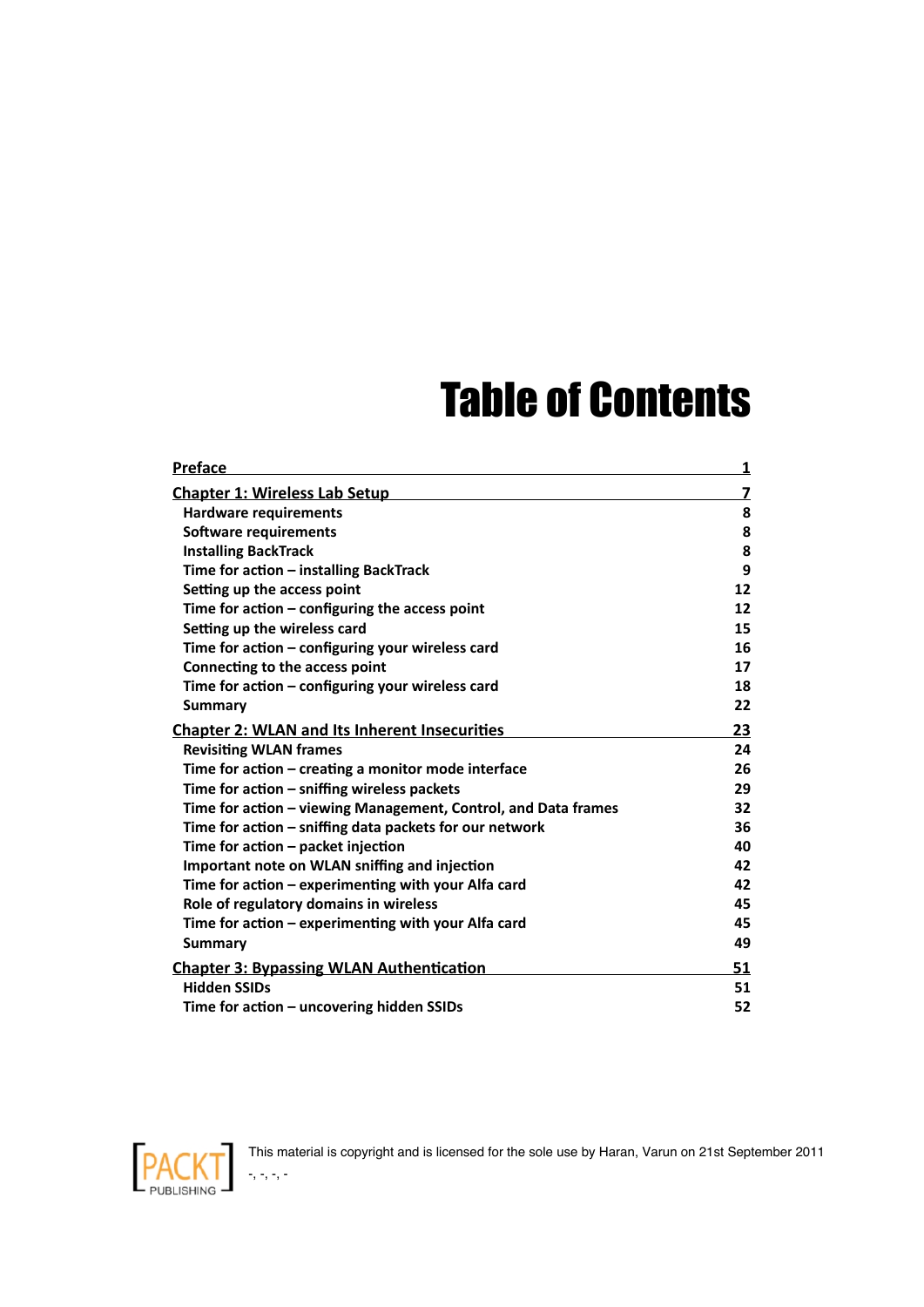| <b>Table of Contents</b> |
|--------------------------|
|--------------------------|

| <b>MAC</b> filters                                               | 57  |
|------------------------------------------------------------------|-----|
| Time for action - beating MAC filters                            | 57  |
| <b>Open Authentication</b>                                       | 60  |
| Time for action - bypassing Open Authentication                  | 60  |
| <b>Shared Key Authentication</b>                                 | 62  |
| Time for action - bypassing Shared Authentication                | 63  |
| Summary                                                          | 71  |
| <b>Chapter 4: WLAN Encryption Flaws</b>                          | 73  |
| <b>WLAN</b> encryption                                           | 73  |
| <b>WEP encryption</b>                                            | 74  |
| Time for action - cracking WEP                                   | 74  |
| WPA/WPA2                                                         | 82  |
| Time for action - cracking WPA-PSK weak passphrase               | 85  |
| Speeding up WPA/WPA2 PSK cracking                                | 89  |
| Time for action $-$ speeding up the cracking process             | 90  |
| <b>Decrypting WEP and WPA packets</b>                            | 94  |
| Time for action - decrypting WEP and WPA packets                 | 94  |
| <b>Connecting to WEP and WPA networks</b>                        | 96  |
| Time for action – connecting to a WEP network                    | 96  |
| Time for action - connecting to a WPA network                    | 97  |
| <b>Summary</b>                                                   | 99  |
| <b>Chapter 5: Attacks on the WLAN Infrastructure</b>             | 101 |
| Default accounts and credentials on the access point             | 101 |
| Time for action - cracking default accounts on the access points | 102 |
| <b>Denial of service attacks</b>                                 | 104 |
| Time for action - De-Authentication DoS attack                   | 104 |
| Evil twin and access point MAC spoofing                          | 107 |
| Time for action - evil twin with MAC spoofing                    | 108 |
| Rogue access point                                               | 112 |
| Time for action - Rogue access point                             | 112 |
| Summary                                                          | 116 |
| <b>Chapter 6: Attacking the Client</b>                           | 117 |
| <b>Honeypot and Mis-Association attacks</b>                      | 118 |
| Time for action - orchestrating a Mis-Association attack         | 118 |
| Caffe Latte attack                                               | 124 |
| Time for action - conducting the Caffe Latte attack              | 124 |
| De-Authentication and Dis-Association attacks                    | 129 |
| Time for action - De-Authenticating the client                   | 129 |
| <b>Hirte attack</b>                                              | 133 |
| Time for action - cracking WEP with the Hirte attack             | 133 |
| - [ji]                                                           |     |

 $\overline{\phantom{a}}$  [ ii ]  $\overline{\phantom{a}}$ 

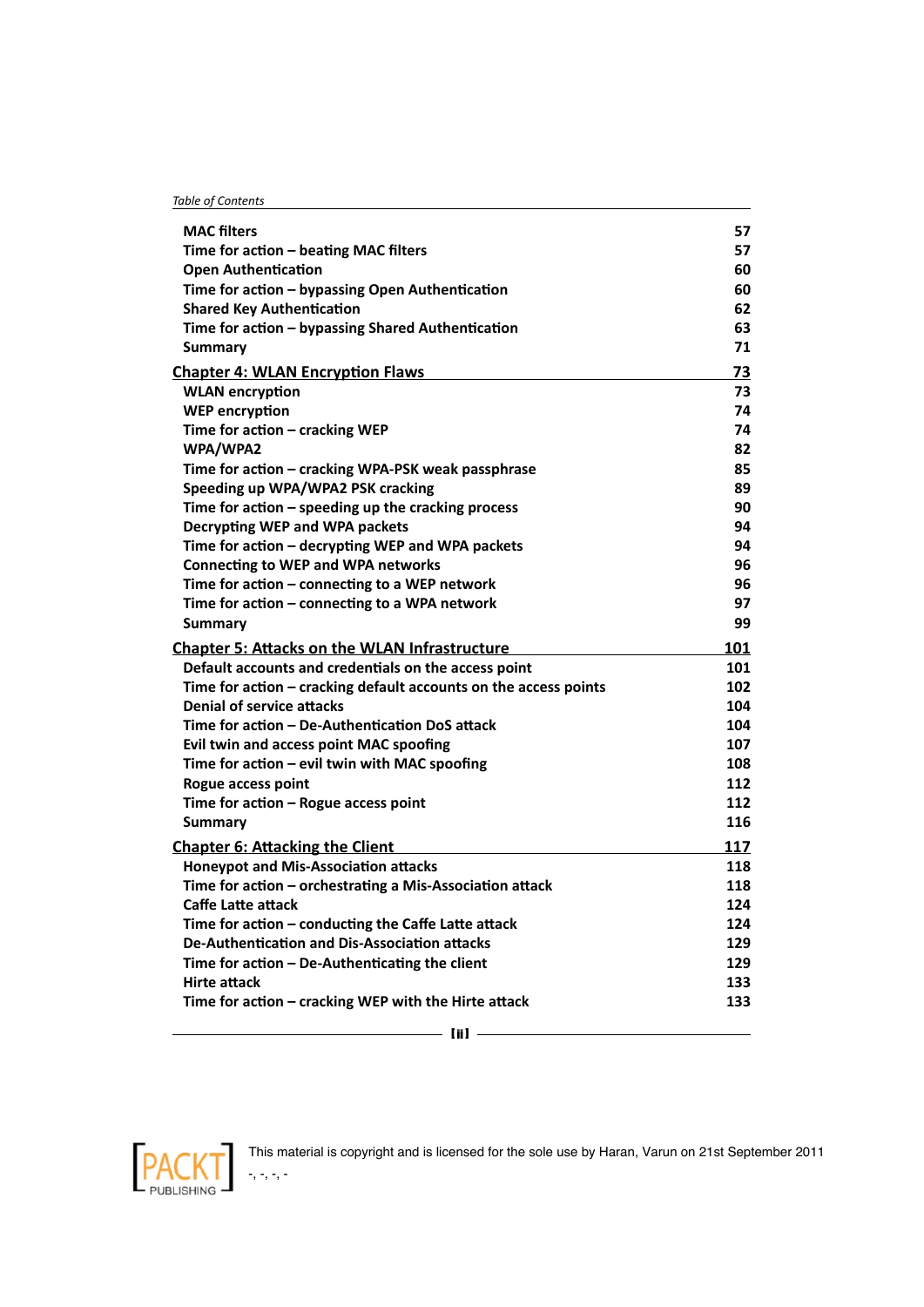|                                                          | <b>Table of Contents</b> |
|----------------------------------------------------------|--------------------------|
| <b>AP-less WPA-Personal cracking</b>                     | 135                      |
| Time for action – AP-less WPA cracking                   | 137                      |
| Summary                                                  | 140                      |
| <b>Chapter 7: Advanced WLAN Attacks</b>                  | 141                      |
| <b>Man-in-the-Middle attack</b>                          | 141                      |
| Time for action - Man-in-the-Middle attack               | 142                      |
| <b>Wireless Eavesdropping using MITM</b>                 | 147                      |
| Time for action - wireless eavesdropping                 | 147                      |
| <b>Session Hijacking over wireless</b>                   | 152                      |
| Time for action - session hijacking over wireless        | 153                      |
| Finding security configurations on the client            | 156                      |
| Time for action - enumerating wireless security profiles | 157                      |
| <b>Summary</b>                                           | 161                      |
| <b>Chapter 8: Attacking WPA-Enterprise and RADIUS</b>    | 163                      |
| <b>Setting up FreeRadius-WPE</b>                         | 163                      |
| Time for action - setting up the AP with FreeRadius-WPE  | 164                      |
| <b>Attacking PEAP</b>                                    | 168                      |
| Time for action - cracking PEAP                          | 168                      |
| <b>Attacking EAP-TTLS</b>                                | 173                      |
| Time for action - cracking EAP-TTLS                      | 174                      |
| <b>Security best practices for Enterprises</b>           | 176                      |
| <b>Summary</b>                                           | 177                      |
| <b>Chapter 9: WLAN Penetration Testing Methodology</b>   | 179                      |
| <b>Wireless penetration testing</b>                      | 179                      |
| Planning                                                 | 180                      |
| Discovery                                                | 180                      |
| Time for action - discovering wireless devices           | 181                      |
| Attack                                                   | 183                      |
| Finding rogue access points                              | 183                      |
| Finding unauthorized clients                             | 185                      |
| Cracking the encryption<br>Compromising clients          | 186<br>189               |
| Reporting                                                | 191                      |
| Summary                                                  | 192                      |
| <b>Appendix A: Conclusion and Road Ahead</b>             | 193                      |
| <b>Wrapping up</b>                                       | 193                      |
| <b>Building an advanced Wi-Fi lab</b>                    | 194                      |
| <b>Staying up-to-date</b>                                | 196                      |
| <b>Conclusion</b>                                        | 197                      |
|                                                          |                          |





-, -, -, -